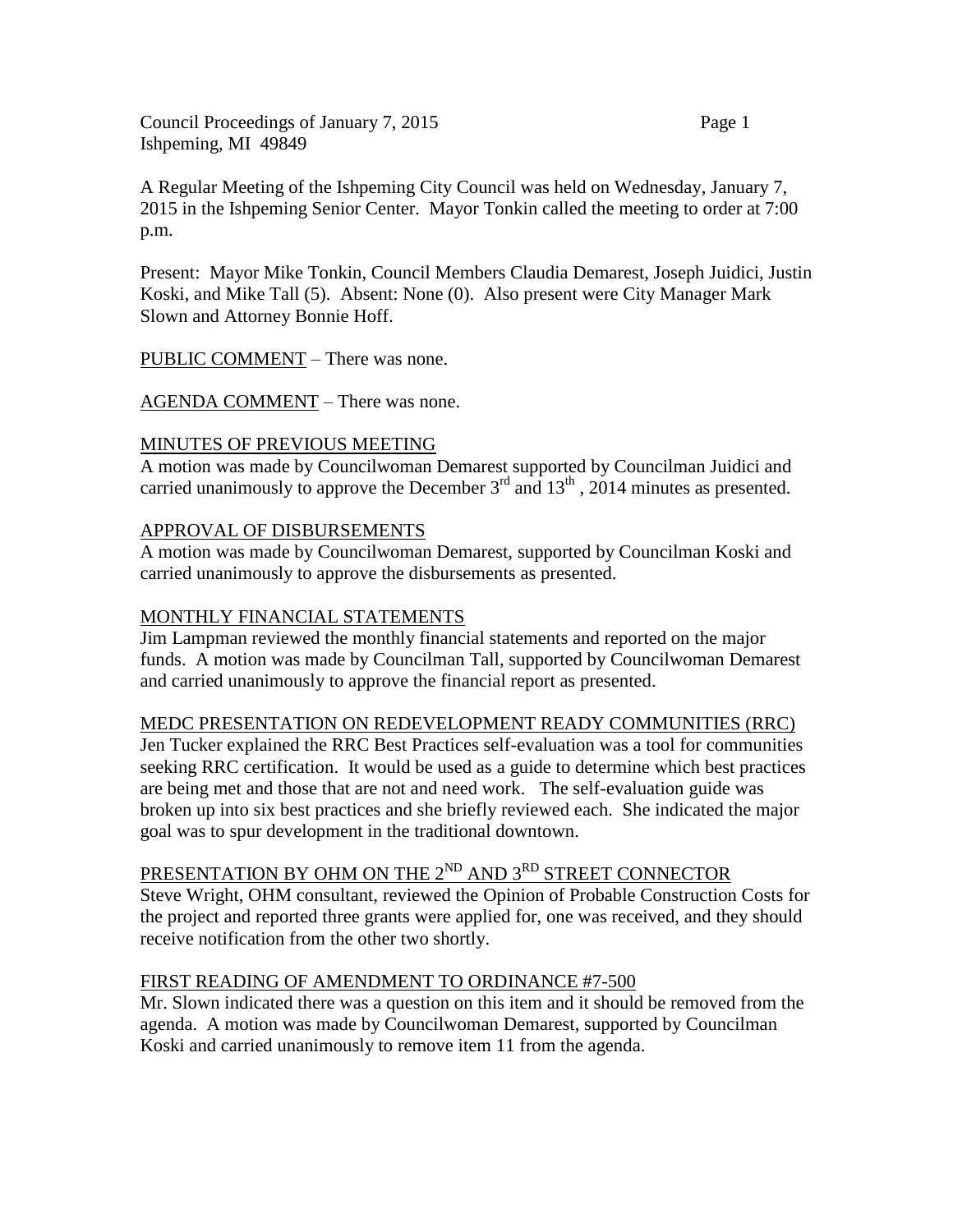## SECOND READING OF AMENDMENT TO ORDINANCE #12-100

After brief discussion on the rates, a motion was made by Councilwoman Demarest, supported by Councilman Juidici and carried unanimously to adopt the amendments to Ordinance No. 12-100, An Ordinance to Establish a Water and Sewer Utility in the City of Ishpeming, as of the second reading.

#### SECOND READING OF AMENDMENT TO ORDINANCE #12-800

A motion was made by Councilman Koski, supported by Councilwoman Demarest and carried unanimously to adopt amendments to Ordinance No. 12-800, Sewer Rate Ordinance, as of the second reading.

## SECOND READING OF AMENDMENT TO ORDINANCE #4-800

A motion was made by Councilman Tall, supported by Councilwoman Demarest and carried unanimously to adopt amendments to Ordinance No. 4-800, An Ordinance Establishing Charges for Fire Department Services Rendered at Motor Vehicle Accidents, as of the second reading.

## SECOND READING OF AMENDMENT TO ORDINANCE #4-1000

A motion was made by Councilwoman Demarest, supported by Councilman Koski and carried unanimously to adopt amendments to Ordinance No. 4-1000, An Ordinance Establishing Charges for Fire Department Services Rendered at the Scene of Structure Fires, as of the second reading.

## SECOND READING OF AMENDMENT TO ORDINANCE #4-1100

A motion was made by Councilman Tall, supported by Councilman Koski and carried unanimously to adopt amendments to Ordinance No. 4-1100, An Ordinance to Prohibit the Open Burning of Designated Materials without a Special Permit, as of the second reading.

## DESIGNATE PUBLISHING ORGAN FOR 2015

A motion was made by Councilman Juidici, supported by Councilwoman Demarest, and carried unanimously to designate the Mining Journal as the publishing organ for 2015.

## DESIGNATE BANK DEPOSITORIES FOR 2015

A motion was made by Councilwoman Demarest, supported by Councilman Koski and carried unanimously to designate the bank depositories as m-Bank, Wells Fargo, TruNorth, First Merit, Northern Michigan Bank and Trust, and U.P. Catholic Credit Union.

## GEI CONSULTANTS ENGINEERING AMENDMENT #2

Mr. Slown explained for the City to secure the maximum amount of grant dollars allowable through the MEDC Urgent Need Grant, GEI Consultants would have to provide additional services so more information could be forwarded to the MEDC.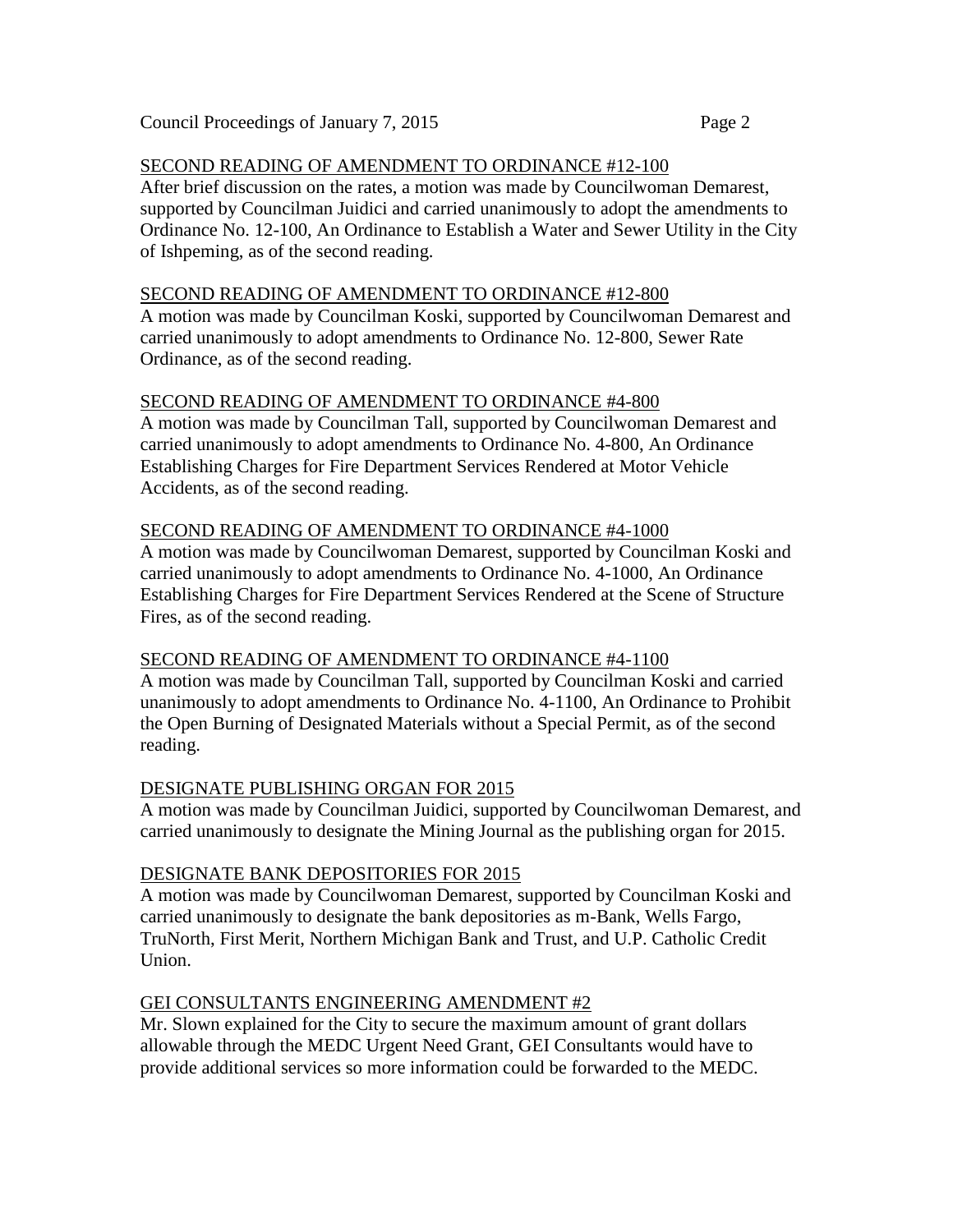A motion was made by Councilwoman Demarest, supported by Councilman Koski and carried unanimously to approve the GEI Consultants Amendment #2 Emergency Water Main Repairs with a not-to-exceed amount of \$7,000 and authorize the City Manager to sign the amendment.

#### OHM PROFESSIONAL SERVICES PROPOSAL FOR BUILDING INSPECTION AT 207-209 DIVISION STREET

A motion was made by Councilman Koski, supported by Councilwoman Demarest and carried unanimously to approve the Professional Services Proposal from OHM for a building inspection at 207-209 Division Street in the not-to-exceed amount of \$1,000.

# MAINTENANCE AGREEMENT-NORTHERN STATIONERS OF MARQUETTE

A motion was made by Councilwoman Demarest, supported by Councilman Koski and carried unanimously to approve the maintenance agreement for a Toshiba ES 2050 photocopier in the amount of \$1,430.

# AWARD BID FOR LIBRARY PHASE III RENOVATIONS

Mr. Slown reported four bids were received for the Library Phase III Renovations and the low bidder was Cross General Contracting in the amount of \$132,800 which included the electrical and mechanical work.

A motion was made by Councilwoman Demarest, supported by Councilman Juidici and carried unanimously to award the bid for the Library Phase III Renovation to Cross General Contracting in the not-to-exceed amount of \$132,800.

## SET PUBLIC HEARING FOR THE NEZ BOUNDARY EXPANSION

A motion was made by Councilman Juidici, supported by Councilwoman Demarest, and carried unanimously to set a public hearing for the NEZ Boundary Expansion.

# APPROVE NEW CEMETERY OFFICE HOURS

A motion was made by Councilman Tall, supported by Councilman Koski and carried unanimously to set the new cemetery hours from May  $1<sup>st</sup>$  to October  $31<sup>st</sup>$  as Monday through Friday 11:00 a.m. to 3:00 p.m.

#### REQUEST FOR CITY MANAGER TO ATTEND MARQUETTE COUNTY AMBASSADOR'S CONFERENCE

A motion was made by Councilman Tall, supported by Councilwoman Demarest and carried unanimously to approve the request from the City Manager to attend the Marquette County Ambassador's Conference in Lansing on April 20-22, 2015.

## 906 POLAR ROLL FATBIKE RACE REQUEST

Jon Kangas advised the race would start at City Hall, proceed to the Brownstone, and then onto the Heritage Trail with approximately 150 racers. The DPW would provide the barricades.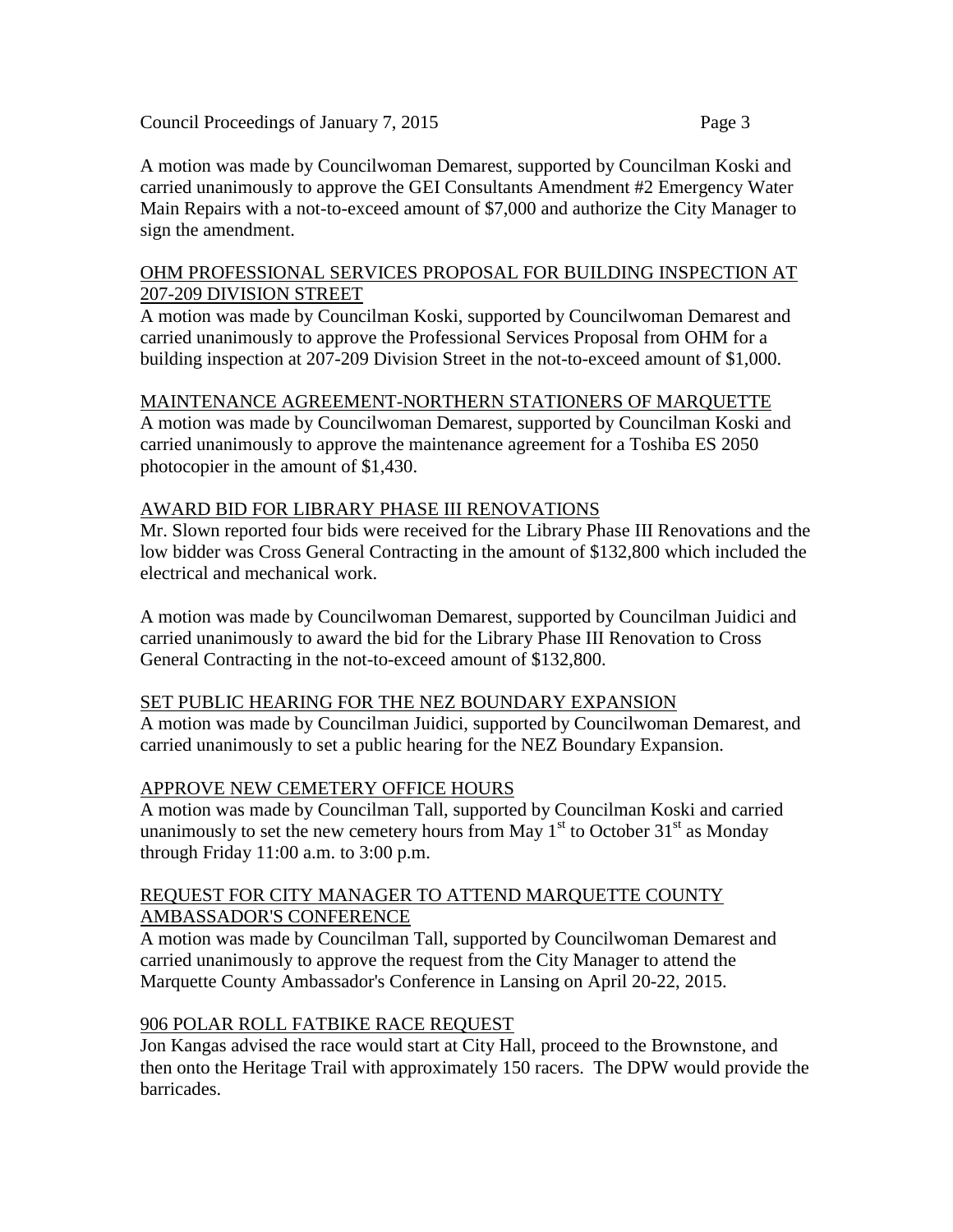A motion was made by Councilwoman Demarest, supported by Councilman Koski and carried unanimously to approve the parade permit for the 906 Polar Roll Fatbike Race on February 21, 2015 with proof of insurance being submitted to the City prior to the race.

#### CONFIRM CHAIN OF COMMAND IN CITY MANAGER'S ABSENCE

A motion was made by Councilwoman Demarest, supported by Councilman Tall and carried unanimously to confirm the chain of command in the absence of the City Manager as (1) Jon Kangas, DPW Superintendent, (2) Dan Willey, Chief of Police, and (3) Jim Lampman, Finance Director.

## APPOINT BONNIE HOFF TO BUILDING AUTHORITY

A motion was made by Councilwoman Demarest, supported by Councilman Juidici and carried unanimously to appoint Bonnie Hoff to the vacancy on the Building Authority.

#### REAPPOINT GLEN LERLIE TO FILL VACANCY ON PLANNING COMMISSION

A motion was made by Councilman Koski, supported by Councilman Juidici and carried unanimously to reappoint Glen Lerlie to the vacancy on the Planning Commission.

## CONFIRM APPOINTMENT OF RUTH SOLINSKI TO THE DDA

Mr. Slown reported Mrs. Solinski had to withdraw from the appointment because of changes in her work status. He would come back with a new appointment so this should be removed from the agenda.

## CITY COUNCIL COMMITTEE APPOINTMENTS

Mayor Tonkin appointed Councilman Koski to the Parks and Recreation Commission, Councilman Tall to the Housing Commission and Central Dispatch, Mayor Tonkin to the Planning Commission, Councilwoman Demarest to the Downtown Development Authority and the Library Board, and Councilman Juidici to the Cemetery Board.

## OLD BUSINESS – CREEKSIDE CONDOS EASEMENT AGREEMENT

A motion was made by Councilman Juidici, supported by Councilwoman Demarest and carried unanimously to approve the Easement Agreement and authorize the Mayor to sign.

## NEW BUSINESS

Councilwoman Demarest commented on the number of files in the basement at City Hall and felt many of these records should be preserved. She suggested that Mr. Slown contact Markus Robbins from Northern Michigan University and arrange for him look at the records and see what could be done with preservation and retention.

Ms. Hoff suggested contacting Karen Kasper who volunteers at the archives, is very knowledgeable, knows the history of the city of Ishpeming, and would do a good job.